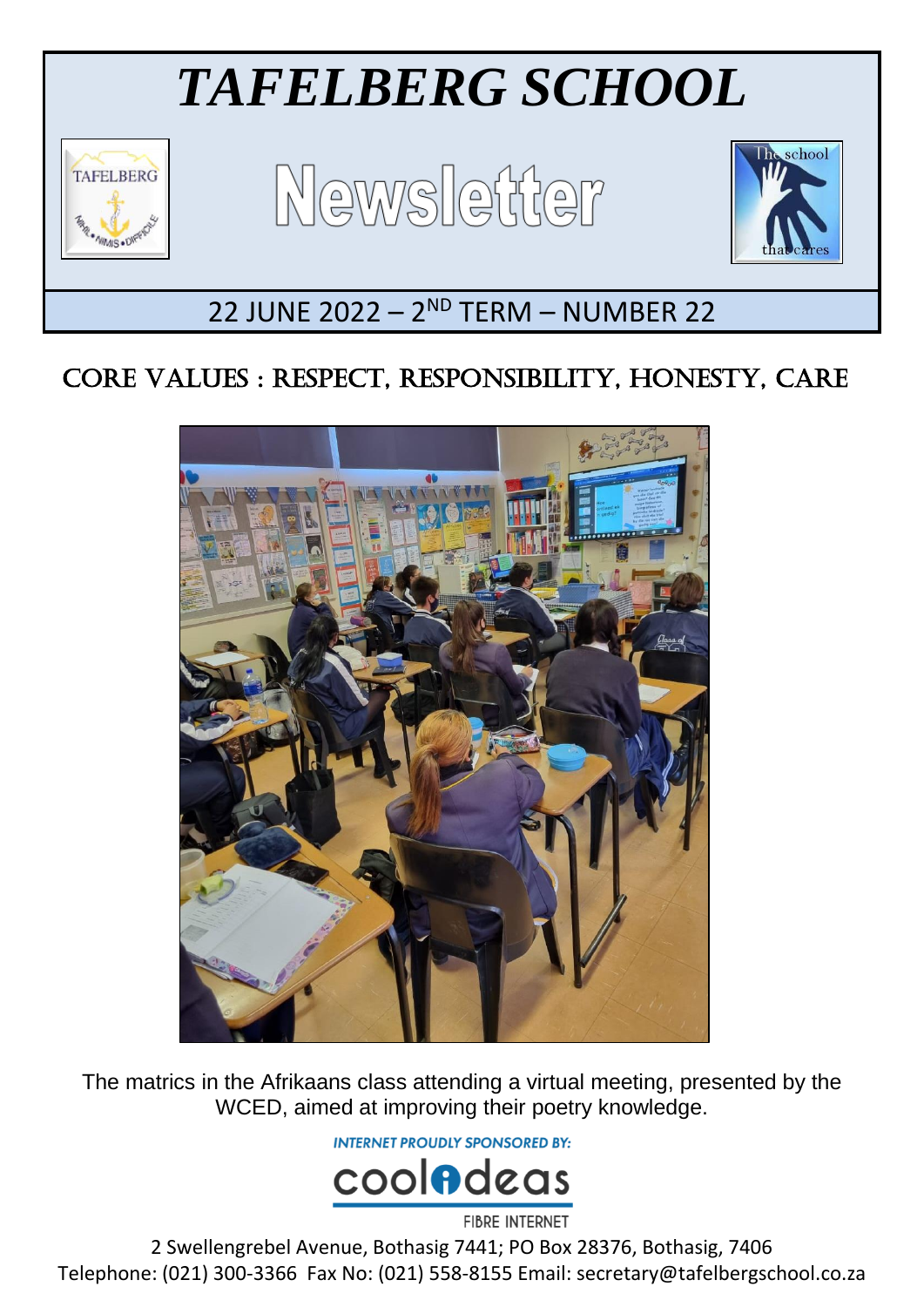#### Dear parent / guardian

Time has flown by and Term 2 is all but finished. The junior school are finalising their Term 2 Academic Reports, while the senior school comes to the end of their Test Series, which ends on Friday. I wish to thank the staff, Mrs Snyman and all the scribes for once again ensuring a credible and incident free assessment period … thus far. Preliminary results seem to be a mixed bag at this stage … but I am concerned at the lack of work ethic (evident in the marks) among some of the senior school learners. These learners (especially those in matric) will have to put in a huge effort next term should they want to ensure they meet the promotion criteria. A reminder to parents that all learners must attend school until the last school day of this term. This then will be the last Newsletter for the term. We wish all our learners and their families a safe and relaxing winter break.

# **NB INFORMATION**

# **1. NB Dates 2022**



- 23 June Open Day for new parents
- 24 June End of Term 2 school closes at 11am for learners
- 24 June Academic Reports will be issued to Junior school learners
- 19 July Start of Term 3
- 22 July Term 2 Academic Reports to be issued to all high school learners
- 25 July Second opportunity test rewrites start (Gr 7 12 learners)
- 
- 08 Aug Holiday<br>09 Aug Holiday  $09$  Aug
- 02 Sept Casual Day PTA fundraiser

#### **2. School fees 2022**

Tafelberg is a Section 21 fee-paying school, and the SA Schools Act thus places a duty on the SGB to collect such school fees from all parents as agreed upon at the parent AGM. The Budget and school fees for 2022 were voted on at the parent AGM on the 17 November 2021. The Budget and school fee increase was tabled and accepted by unanimous parent vote at the AGM, as were certain resolutions.

| <b>TIER</b>                  | <b>FEE PER MONTH</b><br>(11 months) | <b>FEE: ANNUAL AMOUNT</b> |
|------------------------------|-------------------------------------|---------------------------|
| Grade $1 + 2$                | R <sub>2</sub> 140-00               | R23 540-00                |
| 2. Grades $3,4,5 + 10,11,12$ | R <sub>2</sub> 100-00               | R23 100-00                |
| 3. Grades 6, 7, 8, 9         | R <sub>1</sub> 940-00               | R21 340-00                |

- First Debit Order run :  $1<sup>st</sup>$  working day of each month
- Fees are paid over 11 months, starting January 2022 (for 2022 fees only)
- Exemptions and non-payment of fees are dealt with as per legislation and school policy
- All enquiries regarding payment of school fees and exemptions must be directed only to Mrs M Vicentini @ 021 558 2405 or [bursar@tafelbergschool.co.za](mailto:bursar@tafelbergschool.co.za)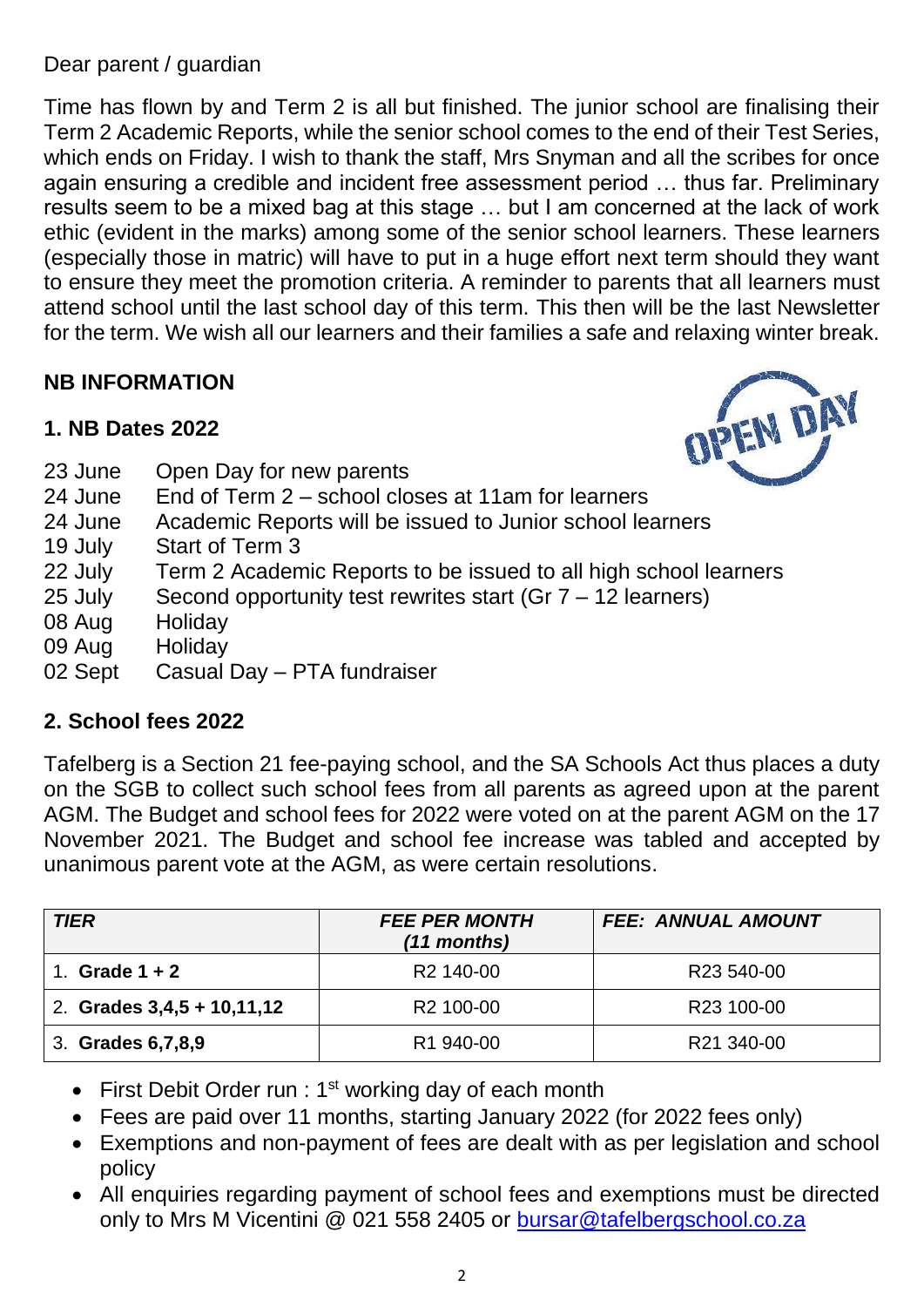#### **GENERAL NEWS**

# **1. Before-school care service**

The school notes the growing concern for the safety of the learners who are dropped off early at school, before the school gates are opened. To assist parents, we have negotiated a special before-school care tariff for Grades 1 to 6 Tafelberg School learners at De Grendel ACVV crèche , Kompanje Street, Bothasig. Supervision will be available for learners from 6:15am to 7:30am, after which they will then be transported to school.

Please contact Lucy Moran on 021 558 0705, for tariffs and placement, and any other queries. Mrs Moran can also be contacted via email- [principalacvv@telkomsa.net](mailto:principalacvv@telkomsa.net)

There are only 20 places available and we encourage parents who are dropping their children off early (at 7am) to make use of this opportunity.

*Please note* that this is not a service connected with the school in any way. Should you use this service, it is a private arrangement between the parent and the crèche – the school accepts no liability nor responsibility.

#### **2. Anti-bullying course**

Cyber bullying is becoming more prevalent in society, and especially among the youth. It is thus important to deal with this issue correctly, as it has legal implications for those participating/initiating this type of bullying. We have, therefore, organised a presentation by an expert



in the field (Mrs R Best). She will present a series of talks to parents and learners on how to manage cyberbullying and cyber safety.

- The talk to the parents (free of charge) will take place in our school hall on Thursday 21 July 2022, from 6:30pm to 7:45pm.
- Learners from Grades 4 to 12 will attend a workshop during the school day, which will be funded by the school. The content will be adapted to meet the maturity level of each group (i.e. Intermediate Phase, Senior Phase + FET Phase). Each workshop will last approximately 1 hour. The date for the learner workshops will be communicated later.

#### **3. Academic Reports**

A reminder that term 2 Academic Reports for the Junior school will be handed to each junior school learner on the last day of this term. Please go through the Report with your child, and put measures in place should he/she not have met the requirements to be promoted/progressed.

High school learners will receive their Reports on the first Friday of term 3 (22 July).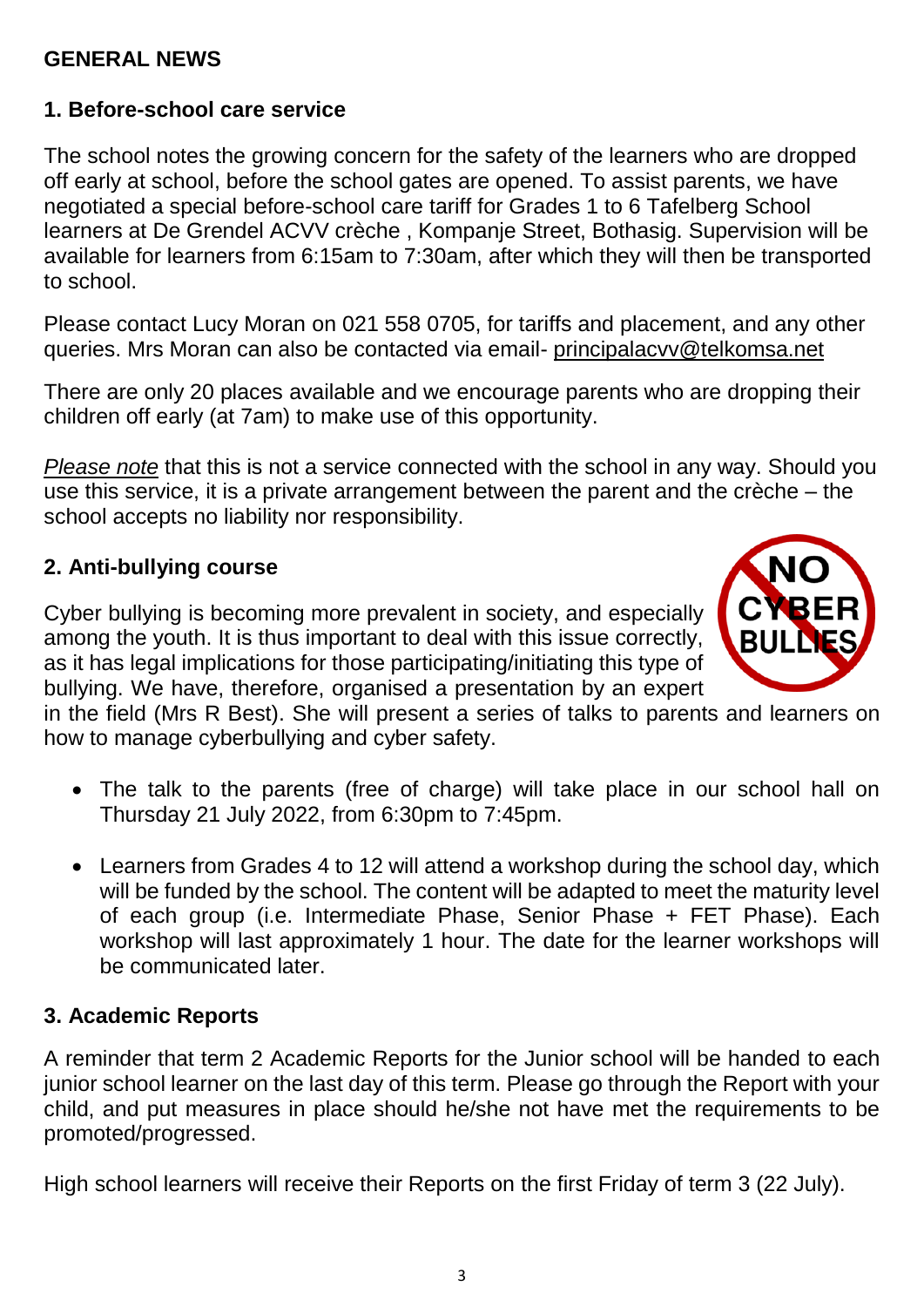# **4. SBA further opportunity program**

All learners who had missed a SBA during this Test Series, and produced a valid reason (i.e. doctor's certificate) will be given one final, further opportunity to write the missed SBA/Test next term. These rewrites will commence in the second week of Term 3. Those identified learners and their parents will be informed in writing of the date, time and subject to be written. Should your child qualify, please ensure that he/she attends the rewrite on the assigned day – there will not be any further opportunities granted.

#### **5. Reminder: school uniform**

Parents are reminded to ensure that their child wears the correct Tafelberg school uniform items – every parent agreed to the uniform regulations when they accepted the place offered to their child. We, therefore, expect parents to honour their commitment. If unsure about the uniform and appearance rules, please consult our school website. We know some learners tell their parents that they may wear other items – please check the website or contact the school should you be unsure. Please note: *non-uniform items will be confiscated and returned at the end of each term*. Please support us in enforcing policy and pride in our school. We will be doing regular uniform checks next term, therefore, please use the holiday time to sort out any uniform issues you may need to resolve before your child returns to school. Thank you for your understanding and support.

#### **6. PTA**

Your PTA needs your continued support if they are going to be successful this year. Assist these moms and dads with achieving their goals for the year.



Term 3:

- 26th July 2022 PTA meeting 6pm in the music room
- 2nd September 2022 Casual Day fundraiser

Second-hand uniform items:

 Please donate any "pre-owned" uniform items. Any queries regarding second hand clothing, please contact Shirley Ashbolt 083 278 3618

#### *Reminders*:

- Please keep sending in your waste paper.
- *Keep swiping* your "My School Card" and "Makro Card"…..every swipe counts.
- Please link your Builders Warehouse Cards to your My School Card
- Please use your networks to obtain donations of trees, brick pavers, benches etc. Contact person at school - Mr C la Cock (021 300 3366)
- All PTA queries can be sent to Leigh-Ann Stokell at [tafelbergpta@gmail.com](mailto:tafelbergpta@gmail.com) or on 082 927 2544.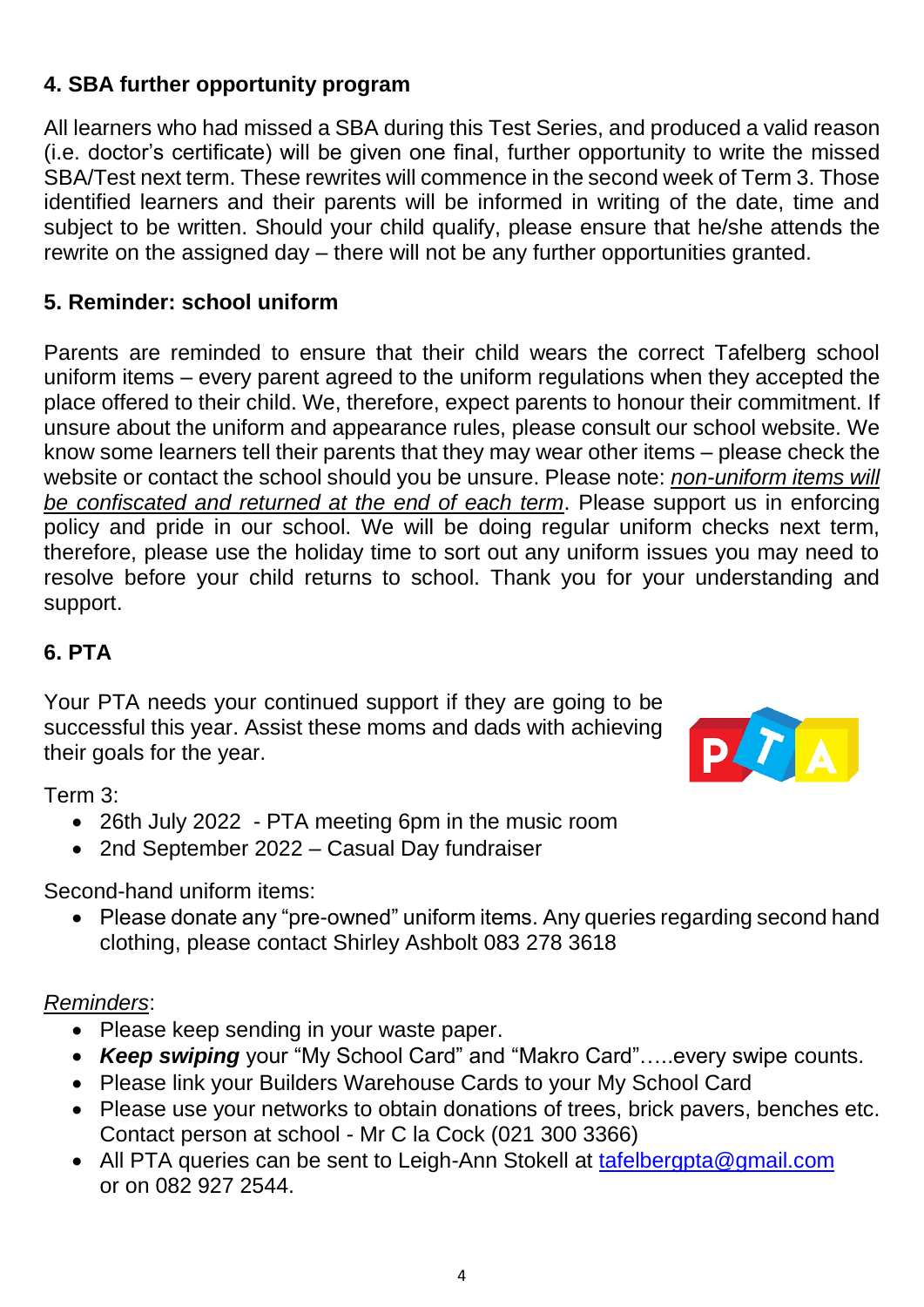# **7. Transport**

Transport available for scholars in the surrounding areas and Parklands. Please contact Renée v.d. Merwe 0826081018 or email: [heather.vdmerwe@gmail.com\)](mailto:heather.vdmerwe@gmail.com).

#### **8. Covid measures at Tafelberg**

- Parents must screen their children prior to sending them to school. If a child is unwell or shows any of the symptoms associated with COVID-19, parents must keep their child at home and consult a health official if necessary.
- If a learner presents with COVID-19 symptoms at the school, the learner will be isolated and the parents will be contacted to collect the learner immediately.
- The proper wearing of masks (not "buffs") within the school building (i.e. corridors, classrooms, hall etc.) is still mandatory.
- Learners, educators, staff and visitors are not required to wear masks in open public spaces (e.g. car park, fields, outside play areas, swimming pool area)
- Learners, staff and visitors to the school will no longer be screened. However, on entering the school building a mask must be worn and hands sanitized.
- Learners continuously disregarding the mask rule, will be sent home, for the safety of those at school.
- Staff showing symptoms should stay at home if unwell and seek medical advice if necessary.
- Learners and staff testing positive, should isolate for the required period.
- The one metre physical distancing rule in outdoor places also no longer applies at schools.
- No parents nor visitors will be allowed entry to the school before 9am, without an appointment.
- The gate will be opened at 7:30am and will be locked at 8:00am. Learners who are late, are to wait at the learner gate (as in the past). They will be allowed in once the front office is ready to receive them.

# **9. Term 2 School charity outreach**

We are looking for donations of food ingredients. Products should be whole and unopened. All donations can be sent via your child's register teacher.